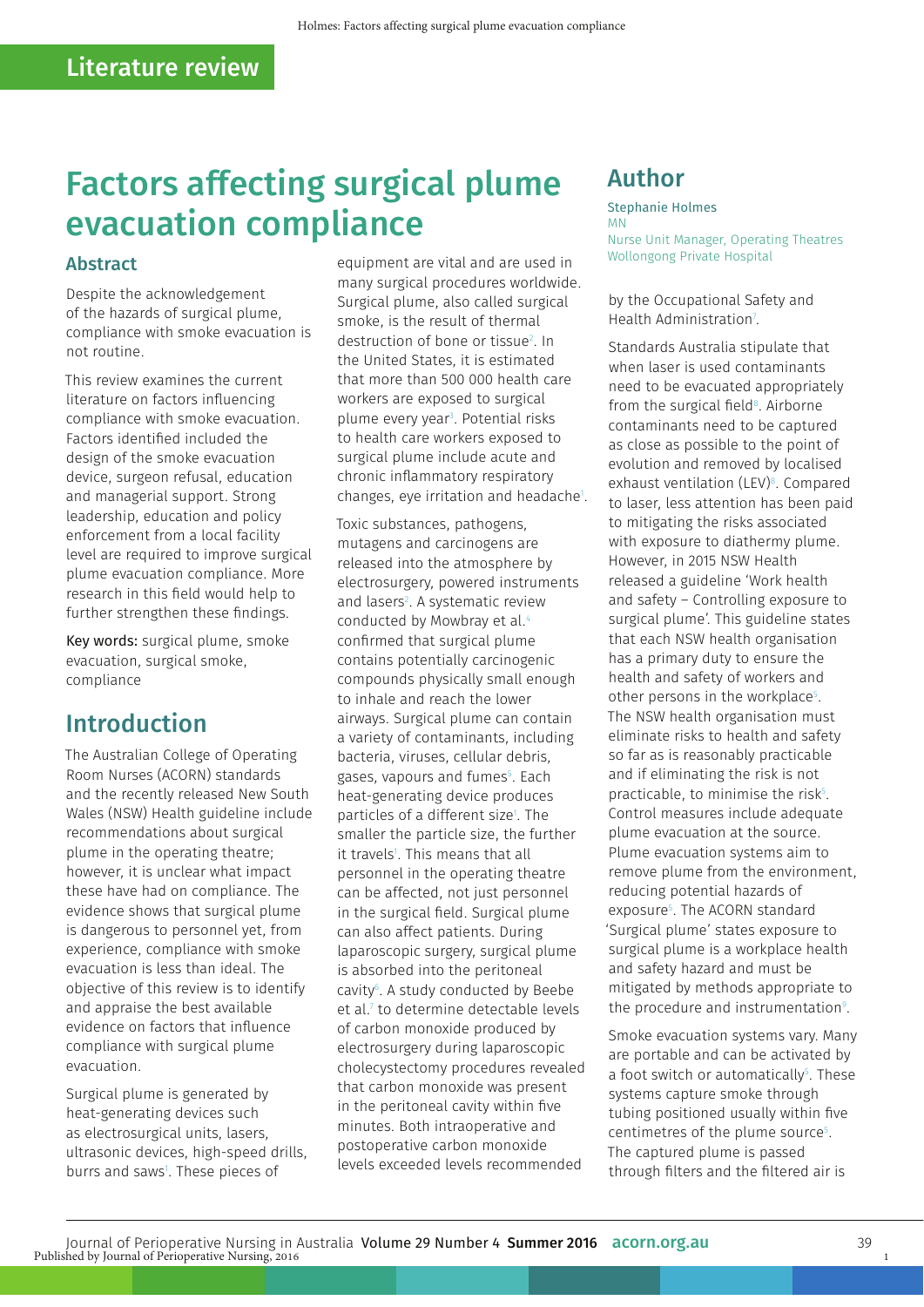then released back into the room<sup>5</sup>. These plume evacuation systems need to have ultra-low penetrating air (ULPA) filters with an efficiency rating of not less than 99.999 per cent<sup>9</sup>.

For endoscopic or laparoscopic procedures, both active and passive devices exist. They are single use devices that provide improved visibility into the peritoneal cavity without compromising room air or pneumoperitoneum and minimise patient exposure to surgical plume5 .

Local stationary evacuation systems have a suction source located in a surgical boom or in the interstitial space above the operating theatre<sup>5</sup>. These systems capture plume with a capture device and hose and vent the filtered air inside or outside of the theatre5 . If medical vacuum systems are used, an in-line ULPA filter must be used between the fluid trap and the vacuum regulator<sup>s</sup>. Filters are to be changed according to manufacturer's instructions and hospital policy<sup>5</sup>.

Despite the evidence showing the dangers of surgical plume, research shows that compliance is still low. In a study carried out in the United Kingdom, a list of 56 British plastic surgery units was obtained from the British Association of Plastic Reconstructive and Aesthetic Surgeons (BAPRAS)<sup>10</sup>. Of the 56 plastic surgery units, 50 responded to the survey. Smoke evacuators were available for use in 66 percent of plastic surgery units. Despite this, their use was not universal and was dependent upon the surgeon and the procedure10.

#### The Search

An initial, limited search of MEDLINE and Cumulative Index to Nursing and Allied Health Literature (CINAHL) was undertaken followed by analysis of the text words contained in the

title and abstract and of the index terms used to describe the article. A second search was undertaken using all identified keywords and index terms. Keywords included surgical smoke, surgical plume, smoke evacuation, compliance and barriers. The reference lists of all identified reports and articles were searched for additional studies. All studies published in English were considered. As surgical plume is produced by laser and electrosurgery, all studies discussing these methods were included. Studies that did not discuss compliance or factors influencing compliance were excluded. A total of fifteen articles were used in this literature review.

#### Results

Results were varied and produced multiple types of research: literature reviews, cross-sectional surveys and many questionnaires. Results of the literature search have been separated into themes.

#### Surgeon refusal

According to a study conducted by Shultz<sup>11</sup> a dismissive attitude towards smoke inhalation is often the decisive factor in the choice not to use smoke evacuation devices. Similarly, in a random sample study conducted by Ball<sup>12</sup> surgeon refusal was a common barrier to smoke evacuation compliance. A literature review by Lindsey et al.<sup>13</sup> reported nurses did not feel empowered to use protective equipment because this use was at the discretion of the surgeons. In a survey to identify compliance with smoke evacuation, carried out by Edwards and Reiman<sup>14</sup>. it was found that the most commonly reported obstacle was surgeon resistance or refusal. Similar results were found in a cross-sectional survey in the United Kingdom. In this survey, three per cent of surgeons used dedicated smoke evacuators,

despite the fact that 72 per cent felt that inadequate precautions were taken to protect staff and patients<sup>15</sup>.

#### Smoke evacuation system design

Edwards and Reiman<sup>14</sup> found that obstacles to the use of smoke evacuator systems included the bulkiness of the systems which caused them to get in the way and take up too much room. Other obstacles found by Edwards and Reiman14 included excessive noise produced by the smoke evacuator system. Ball<sup>12</sup> also found that excessive noise was a deterrent to compliance. This was partly due to the fact that older models were in use, which can be noisier than newer models on the market today<sup>14</sup>. Newer models of smoke evacuators are padded to abate the noise produced when the system is activated<sup>12</sup>. The bulkiness of the smoke evacuation pencil was also mentioned as a barrier<sup>14</sup>. The handpieces were found to be too heavy, awkward and prone to clogging<sup>14</sup>.

#### Attitudes of personnel

In an analysis of surgical plume capture and evacuation, Shultz<sup>11</sup> found a dismissive attitude towards the risks of plume is often the decisive factor in the choice not to use smoke evacuation devices. Similarly, in a web-based survey, several respondents stated that physicians did not recognise surgical plume as a hazard<sup>14</sup>. A cross-sectional survey completed by consultant surgeons, registrars and perioperative nurses on current attitudes and practices towards diathermy smoke found registrars (70 per cent) were more likely to use evacuation equipment than consultants (43 per cent)<sup>15</sup>. There was uncertainty amongst the consultants as to the dangers of surgical plume, and a belief that more evidence was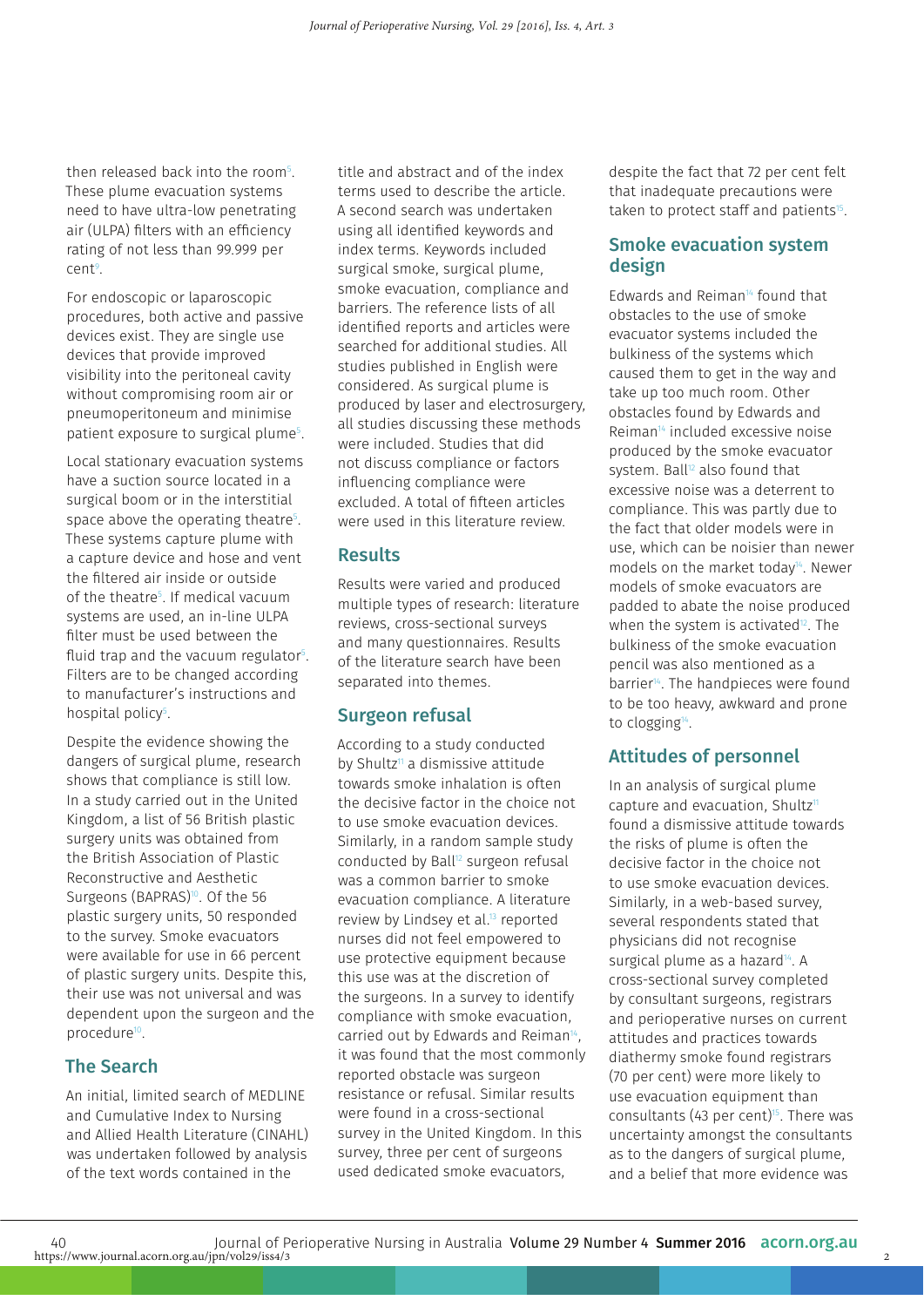required<sup>15</sup>. Ball<sup>3</sup> conducted a random sample survey of perioperative nurses and concluded that physicians need to be educated on the documented hazards of smoke inhalation. However, results from Ball<sup>3</sup> also showed that if nurses' perceptions about surgical plume recommendations were positive, they were more likely to comply with recommendations.

#### Managerial support

A web-based survey targeted at perioperative nurses found a lack of support from mangement contributed to non-compliance16. A cross-sectional survey interviewing perioperative nurses in the United States found that strong leadership support is a key component to compliance<sup>3</sup>. Ball<sup>3</sup> also found that leaders must show a keen interest in making sure equipment is available and mandating use through policy enforcement. Scott et al.<sup>17</sup> carried out a quality project in their operating theatre suite to improve compliance with smoke evacuation. It was recognised that management played an important role in supporting the nursing staff to use evacuation equipment and rewarding changes in practice17.

#### Education

A random sample survey reported that education and demonstration of equipment helps to convince nurses of the need to evacuate surgical plume3 . The study also found if smoke evacuation policies are easy to understand and implement, nurses will comply with them<sup>3</sup>. Education and training programs are important for compliance: if nurses have knowledge about the hazards of surgical plume, they are more likely to want to use smoke evacuators<sup>12</sup>. A literature review by Lindsey et al.13 on the hazards of diathermy plume found that nurses used lower

levels of protection with diathermy compared to laser. Surgeons also need to receive education about the hazards of surgical plume<sup>12</sup>. Ball<sup>12</sup> found that many surgeons need to see the evidence before they are willing to change their practice. Edwards and Reiman<sup>16</sup> found that the frequency of smoke evacuation reflected the clinicians' perception of the relative hazard.

#### **Discussion**

This literature review shows that there are various factors influencing smoke evacuation compliance. Limitations of this literature review include the quality of evidence: the majority of studies were crosssectional surveys, many with a small sample size. Response rates in many studies were also low. The literature mainly focused on perioperative nurses' perceptions. Whilst perioperative nurses perceptions are important, perhaps more future studies could include surgeon perceptions as the literature demonstrates surgeon refusal is a barrier to successful smoke evacuation compliance. Many studies were also online. Perhaps further studies could be observational and onsite to determine factors influencing compliance, as opposed to perception. Future studies could compare hospitals to determine significant differences in compliance. The majority of studies included in this literature review were conducted in the United States and the United Kingdom; research in Australia, particularly in NSW, to determine the impact of the NSW Health guideline would be beneficial.

#### Conclusion

This literature review has shown there are many factors, both positive and negative, influencing compliance with smoke evacuation. Strong leadership and education are vital to ensuring smoke evacuation compliance. Managers need to agree and stand strong on smoke evacuation. Managers generally tend to have positive relationships with surgeons, which is important to work through the barrier of surgeon refusal<sup>18</sup>. Physicians that support smoke evacuation should be supported and encouraged to serve as advocates<sup>14</sup>. As stated in the NSW Health guideline, policies should be developed at a local level and they should be developed in consultation with surgeons. Policies should be clear, concise and simple to follow. Policies should state when evacuation devices are required to be used and represent the department's stance on plume evacuation. Education, not just for nursing staff but for all perioperative personnel, is important. Surgeons need to be made aware of the hazards of surgical plume and the impact this could potentially have on personnel within the theatre. The literature shows that when nurses are aware of the hazards, compliance increases<sup>3</sup>. This could potentially be the same with surgeons. Education programs should be implemented in all operating suites and made mandatory. Smoke evacuation practices should be monitored regularly for compliance. Compliance should be recognised and noncompliance should be investigated to determine the possible cause.

#### References

- 1. Ulmer BC. The hazards of surgical smoke. AORN J 2008;87(40):721–738.
- 2. Marsh S. The smoke factor: Things you should know. J Perioper Pract 2012;22(3):91–94.
- 3. Ball K. Surgical smoke evacuation guidelines: Compliance among perioperative nurses. AORN J 2010;92(2):e1–  $P$
- 4. Mowbray N, Ansell J, Warren N, Wall P, Torkington J. Is surgical smoke harmful to theater staff? A systematic review. Surg Endosc 2013;27:3100–3107.

3